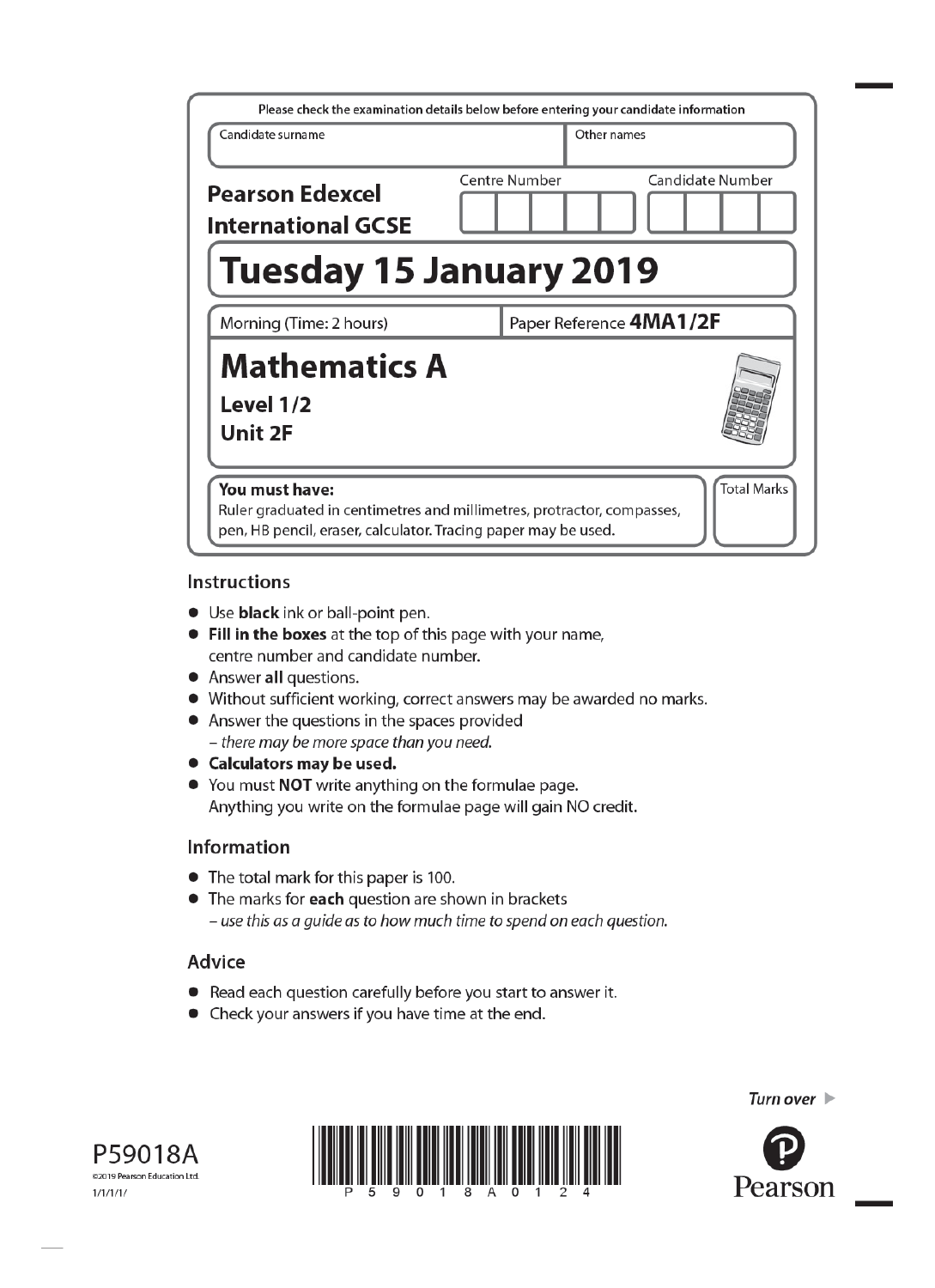

**DO NOT WRITE IN THIS AREA** 

DO NOT WRITE IN THIS AREA

**DO NOT WRITE IN THIS AREA**

**DO NOI WINTERNIER SARED** 

**DO NOT WRITE IN THIS AREA**

pendennkis Nissin

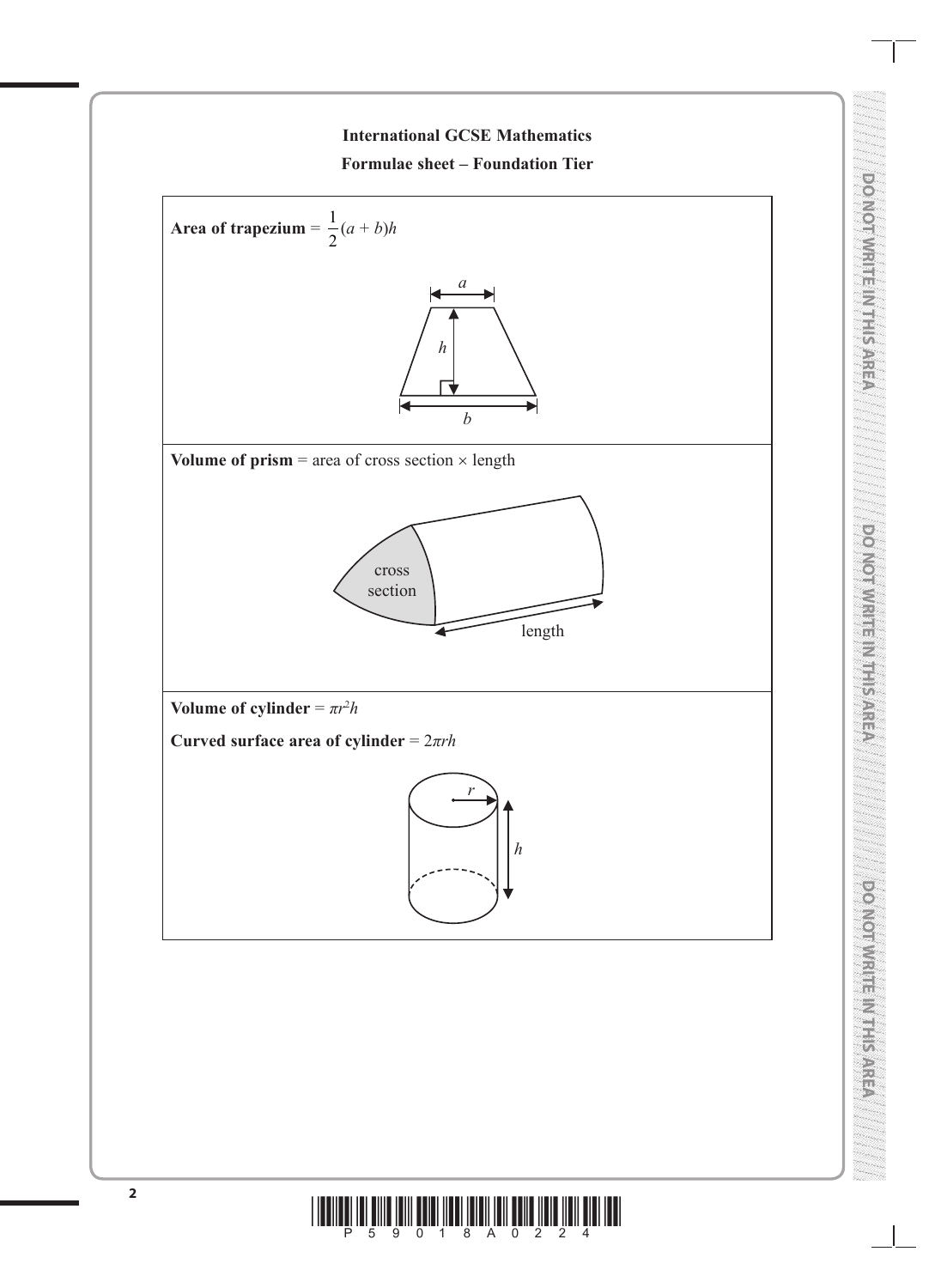#### **Answer ALL TWENTY FOUR questions.**

**Write your answers in the spaces provided.**

#### **You must write down all the stages in your working.**

1 (a) Write 
$$
\frac{23}{100}
$$
 as a decimal.

(b) Write 0.7 as a percentage.

(c) Write 
$$
\frac{1}{5}
$$
 as a decimal.

**DO NOT WRITE IN THIS AREA DO NOT WRITE IN THIS AREA DO NOT WRITE IN THIS AREA**

**DONORIE NEUERICHI** 

**PONOTWEITEINTHISAREA** 

**DONOTHER ESANCES** 

(d) Shade 75% of this diagram.



21% of the people on a train are asleep.

(e) What percentage of the people on the train are not asleep?



**(1)**

**(1)**

**(1)**

**(1)**

**(1)**

 $\frac{0}{0}$ 

**(Total for Question 1 is 5 marks)**

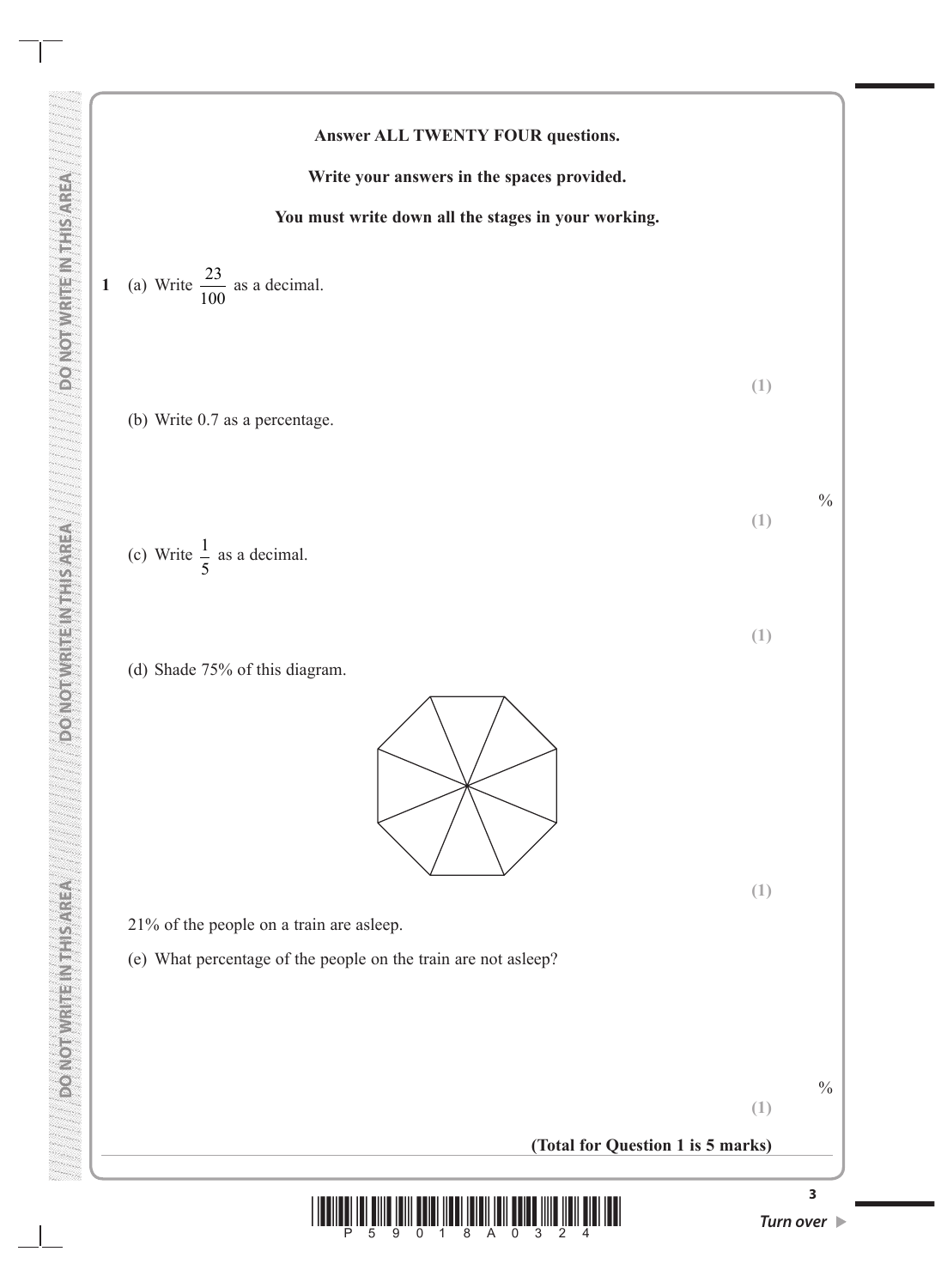| $\overline{2}$ | The diagram shows a fair spinner.                                                                      |
|----------------|--------------------------------------------------------------------------------------------------------|
|                |                                                                                                        |
|                | yellow                                                                                                 |
|                | red<br>red                                                                                             |
|                | red<br>red                                                                                             |
|                | red                                                                                                    |
|                | Mikail spins the arrow on the spinner once.                                                            |
|                |                                                                                                        |
|                | impossible<br>likely<br>unlikely<br>certain<br>evens                                                   |
|                | (a) Write down the word from the box that best describes the likelihood that the arrow<br>will land on |
|                | $(i)$ red,                                                                                             |
|                |                                                                                                        |
|                | (ii) blue.                                                                                             |
|                |                                                                                                        |
|                | (2)                                                                                                    |
|                | 10 balls are in a bag.<br>3 of these balls are green.                                                  |
|                | Jill takes at random a ball from the bag.                                                              |
|                | (b) On the probability scale below, mark with a cross $(x)$ the probability that the ball is green.    |
|                | $\frac{1}{2}$                                                                                          |
|                | $\boldsymbol{0}$<br>1                                                                                  |
|                | (1)                                                                                                    |
|                | (Total for Question 2 is 3 marks)                                                                      |
|                |                                                                                                        |
|                |                                                                                                        |
|                |                                                                                                        |
|                | 4                                                                                                      |
|                |                                                                                                        |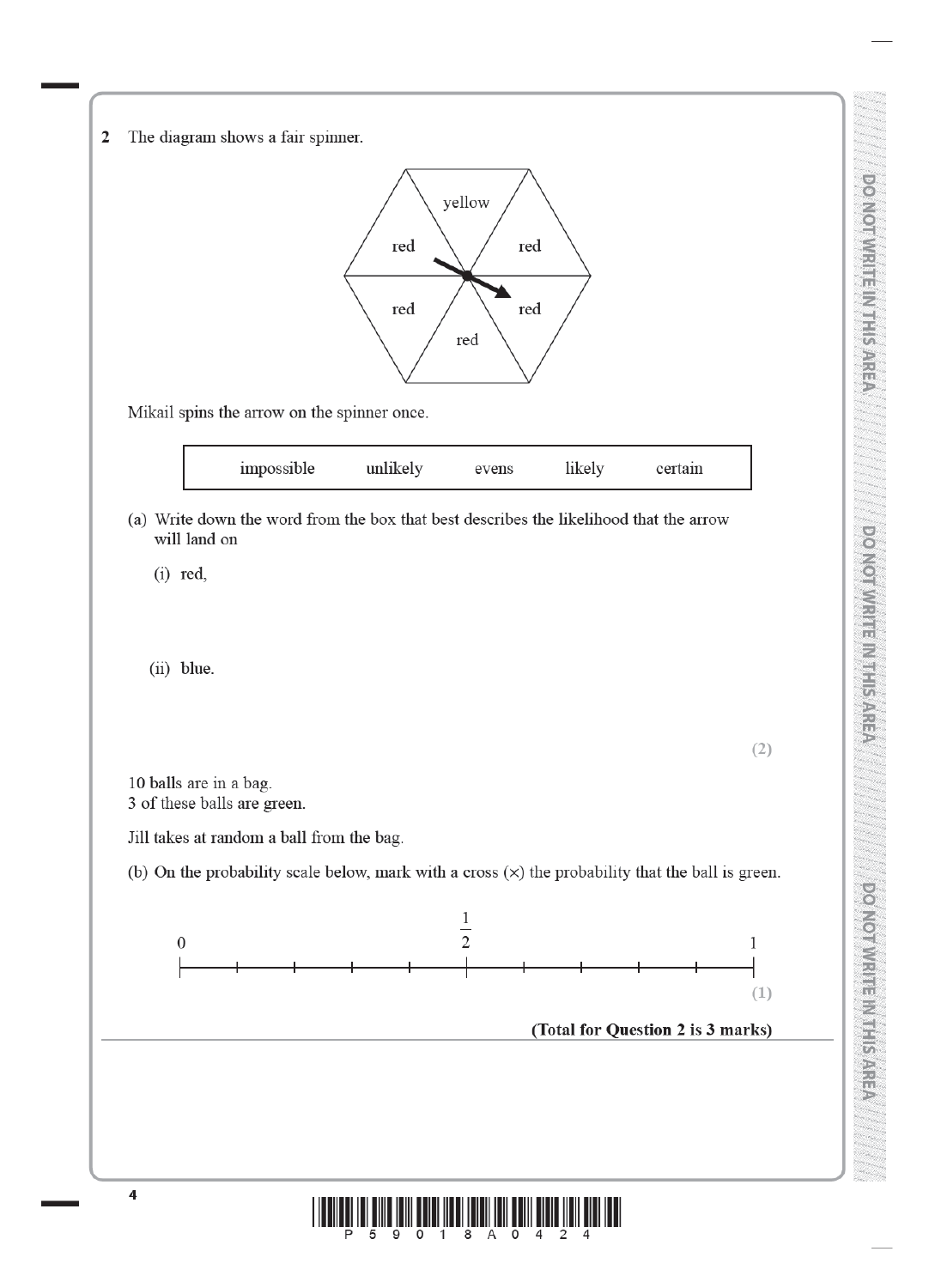

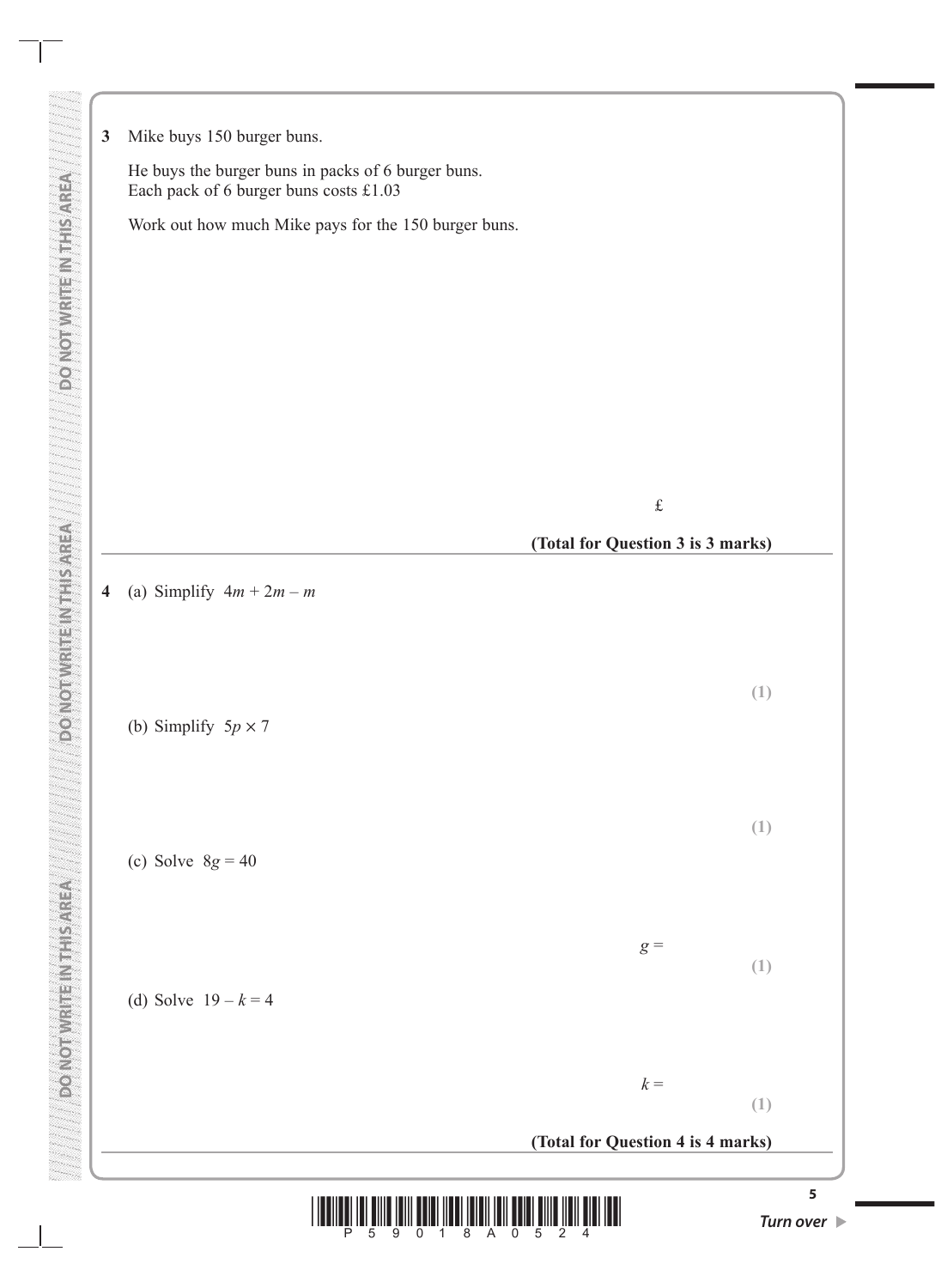**5** The table shows the average monthly temperatures, in °C, for four months in London and in Cairo.

|                      | <b>January</b> | April | <b>July</b> | October |
|----------------------|----------------|-------|-------------|---------|
| London $(^{\circ}C)$ |                |       |             |         |
| Cairo $(^{\circ}C)$  | l 4            |       | 28          |         |

Show this information by drawing a suitable diagram on the grid below.



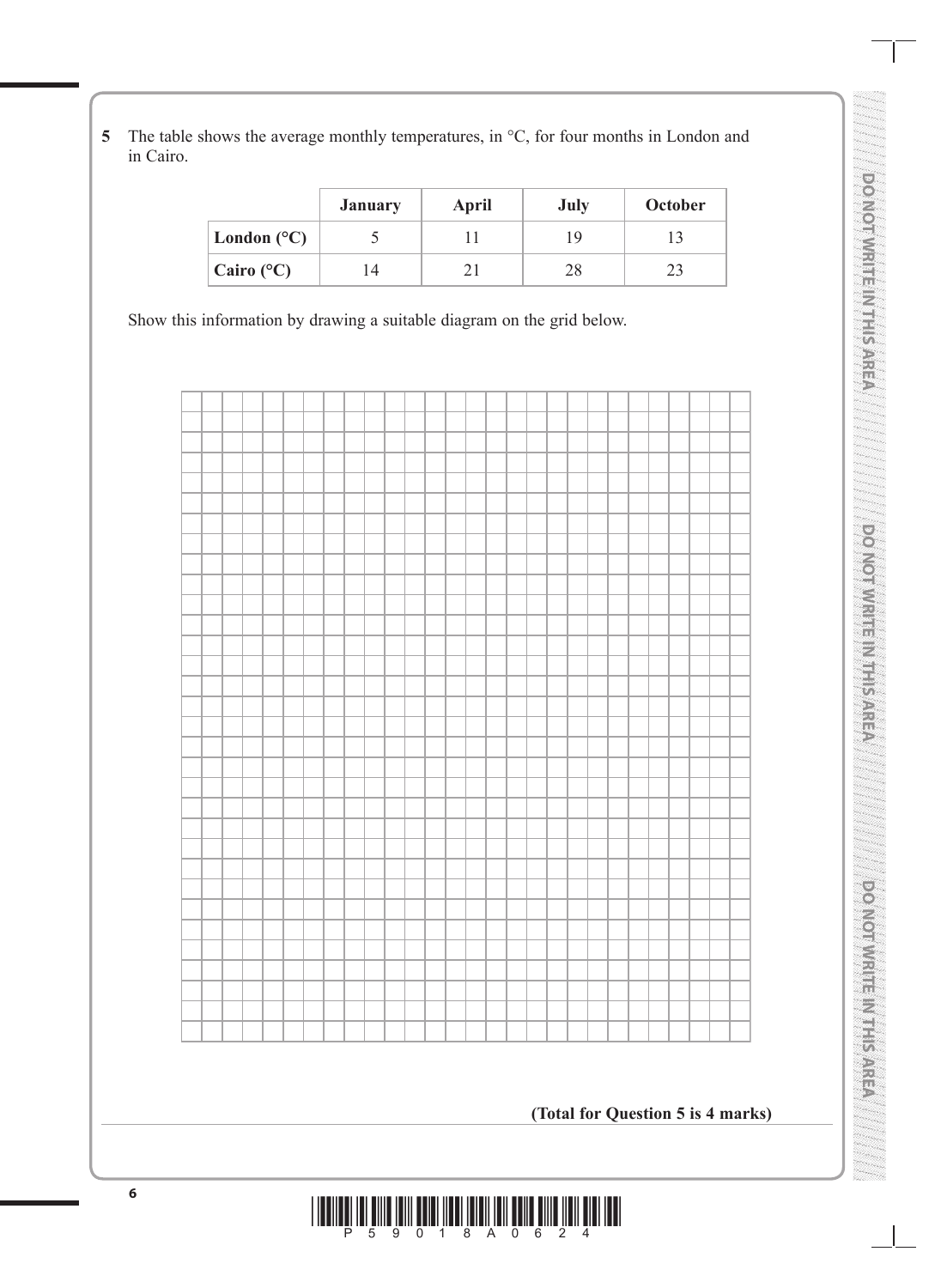**6** Steve throws a 6-sided dice. The dice can land on 1 or on 2 or on 3 or on 4 or on 5 or on 6

He also spins a coin. The coin can land on heads (H) or on tails (T).

List all the possible combinations he could get.





Reflect the shaded triangle in the line  $y = 1$ 

**DO NOT WRITE IN THIS AREA DO NOT WRITE IN THIS AREA DO NOT WRITE IN THIS AREA**

**DONORADO A PROVINCIA** 

**MARINE CONTROLLER** 

**DO NOT WRITE INTERSAREA** 

**7**

**(Total for Question 7 is 2 marks)**



**7**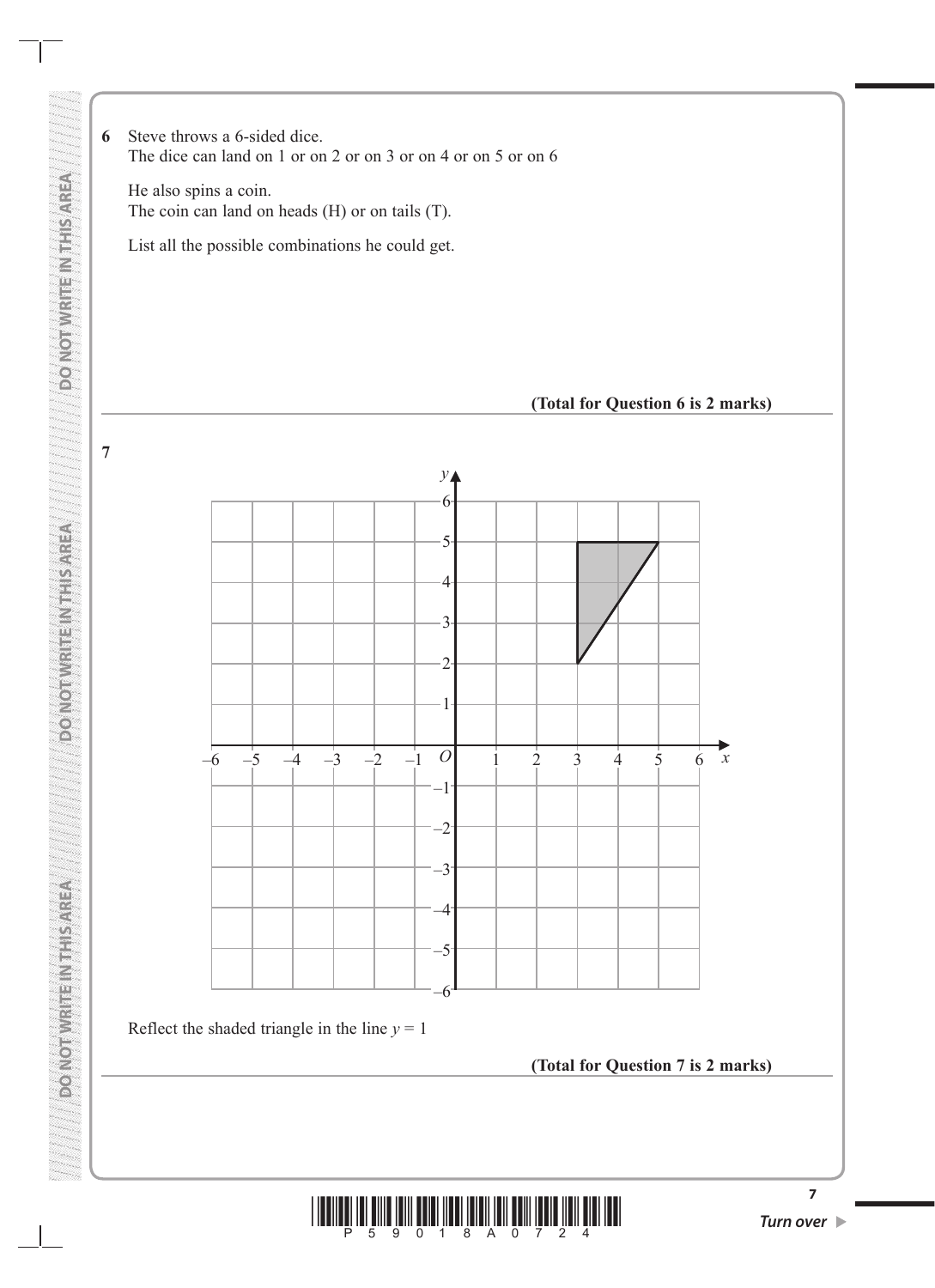| $\boldsymbol{8}$ | (a) Write $\frac{19}{5}$ as a mixed number.                                                        |                                                                           |
|------------------|----------------------------------------------------------------------------------------------------|---------------------------------------------------------------------------|
|                  | There are 84 animals in a field.                                                                   | <b>DO MOINTS AND THE RIGHT</b><br>(1)                                     |
|                  | 10 of the animals are horses.<br>45 of the animals are sheep.<br>The rest of the animals are cows. |                                                                           |
|                  | (b) What fraction of the animals in the field are cows?                                            | É                                                                         |
|                  |                                                                                                    | Marij<br>(2)                                                              |
|                  | (c) Write these fractions in order of size.<br>Start with the smallest fraction.                   | <b>DONOMIAI</b>                                                           |
|                  | $\frac{3}{4}$<br>$rac{5}{8}$<br>$\frac{11}{12}$<br>$\frac{9}{20}$                                  | é                                                                         |
|                  |                                                                                                    | 23                                                                        |
|                  | $\frac{23}{24}$<br>$\frac{3}{8}$<br>$\frac{7}{12}$<br>(d) Show that                                | (2)                                                                       |
|                  |                                                                                                    |                                                                           |
|                  |                                                                                                    | <b>DOMOTIVIEIRE MTHSAREA</b>                                              |
|                  |                                                                                                    | (2)<br>96. a                                                              |
|                  | (Total for Question 8 is 7 marks)                                                                  | ka paga<br>ka pag<br>Kalendar<br>Telefond<br>William<br>an yan<br>Waliofa |

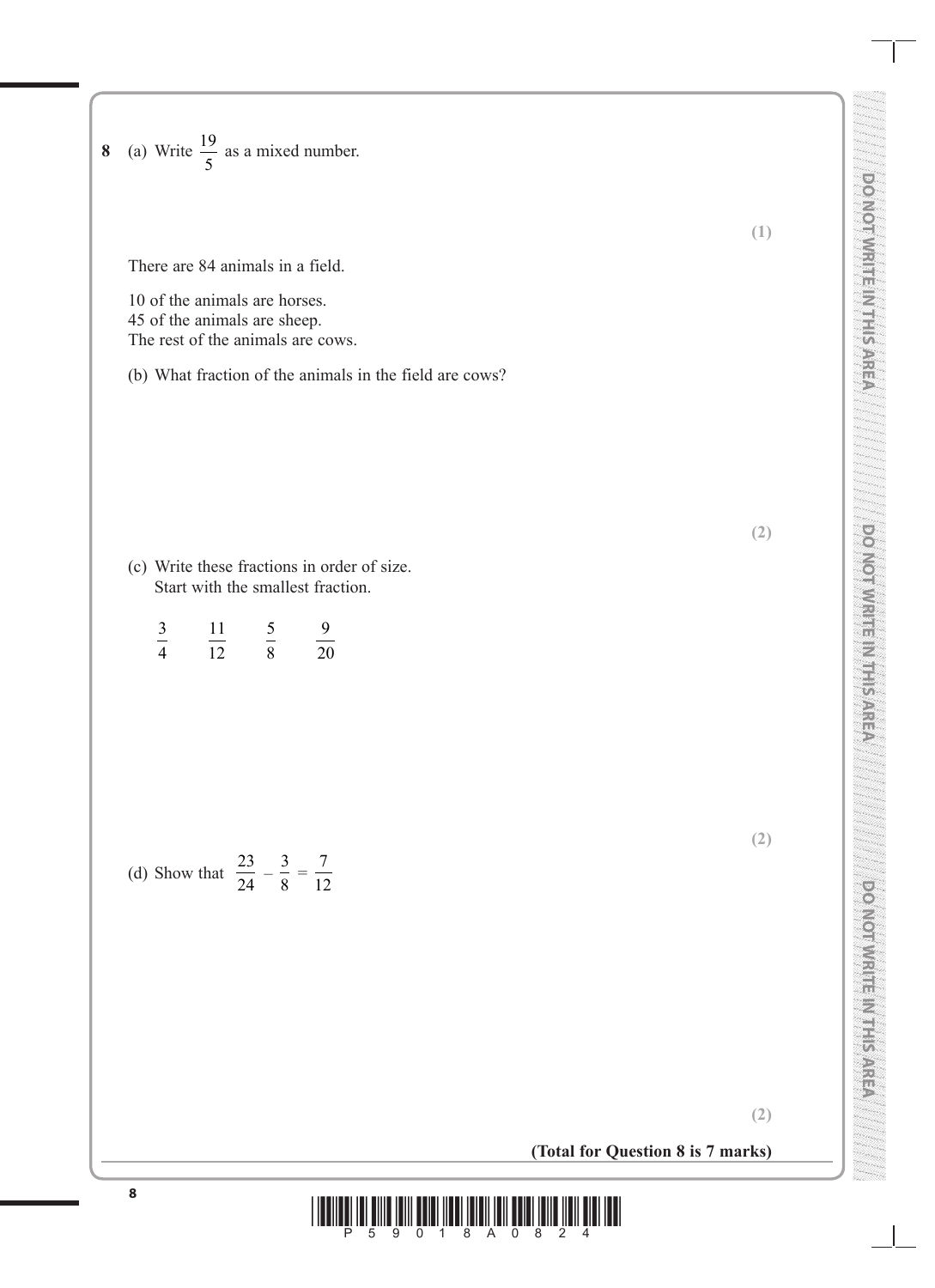Sahil has a fish tank in the shape of a cuboid, as shown in the diagram.  $\boldsymbol{9}$ 



The tank is

**DO NOT WRITEIN THIS AREA** 

**DO NOTWRITEIN IT IS AREA** 

**PO NOT WATER VITA SOVIES** 

55 cm long 28 cm wide 33 cm high

The surface of the water in the tank is 3 cm below the top of the tank.

Sahil is going to put some neon tetra fish in his tank. He must allow 4 litres of water for each of the neon tetra fish he puts in the tank.

What is the greatest number of neon tetra fish Sahil can put in his tank?

## (Total for Question 9 is 4 marks)

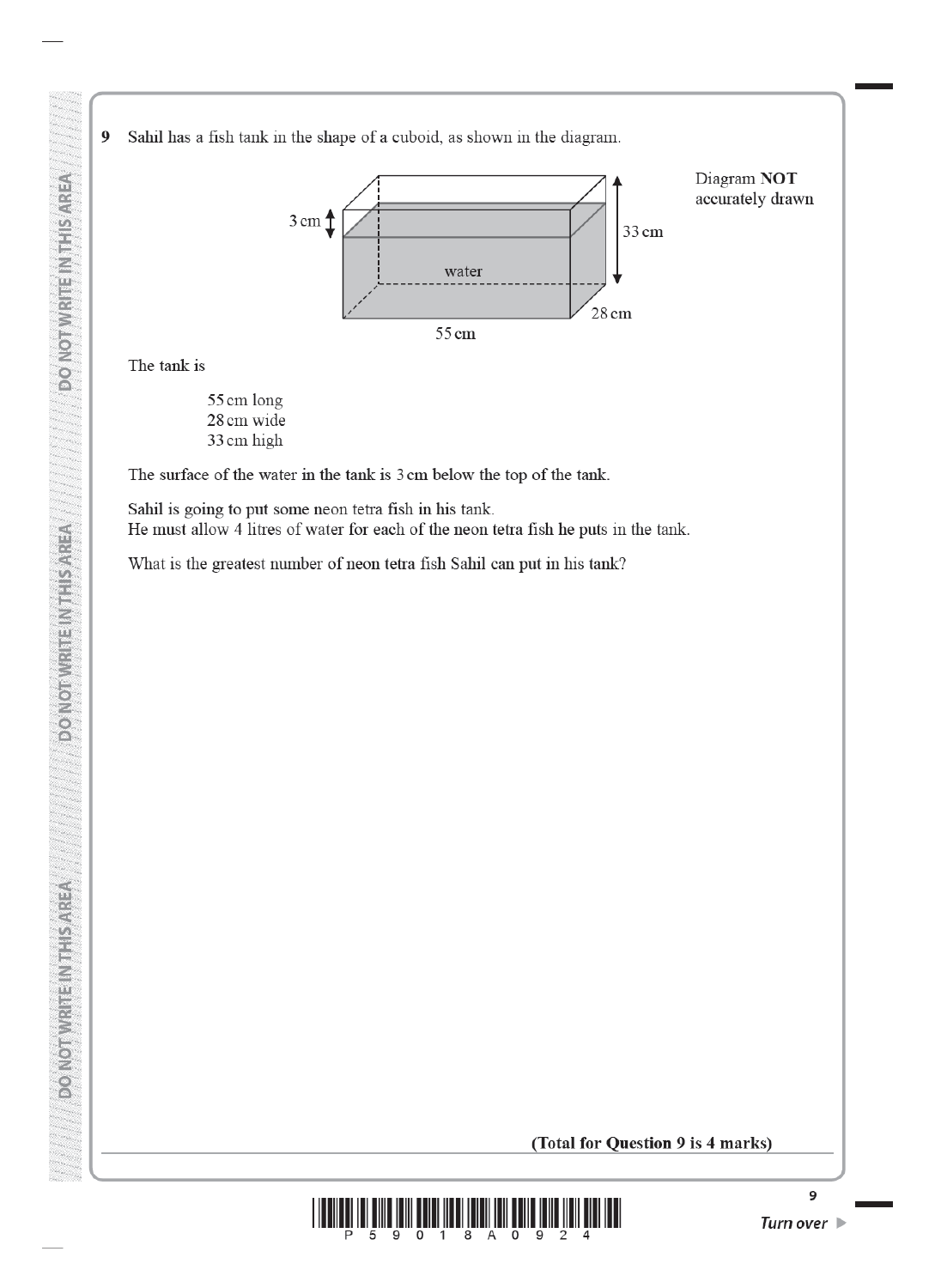**10** Jerry went on holiday to a game reserve. He recorded the number of each of five different types of animal he saw.

The pie chart below gives information about his results.



(a) Write down the ratio of the number of elephants Jerry saw to the number of giraffes he saw. Give your ratio in its simplest form.

Jerry saw 8 lions.

(b) How many giraffes did Jerry see?

**(2)**

**(2)**

**DO NOT WRITE IN THIS AREA**

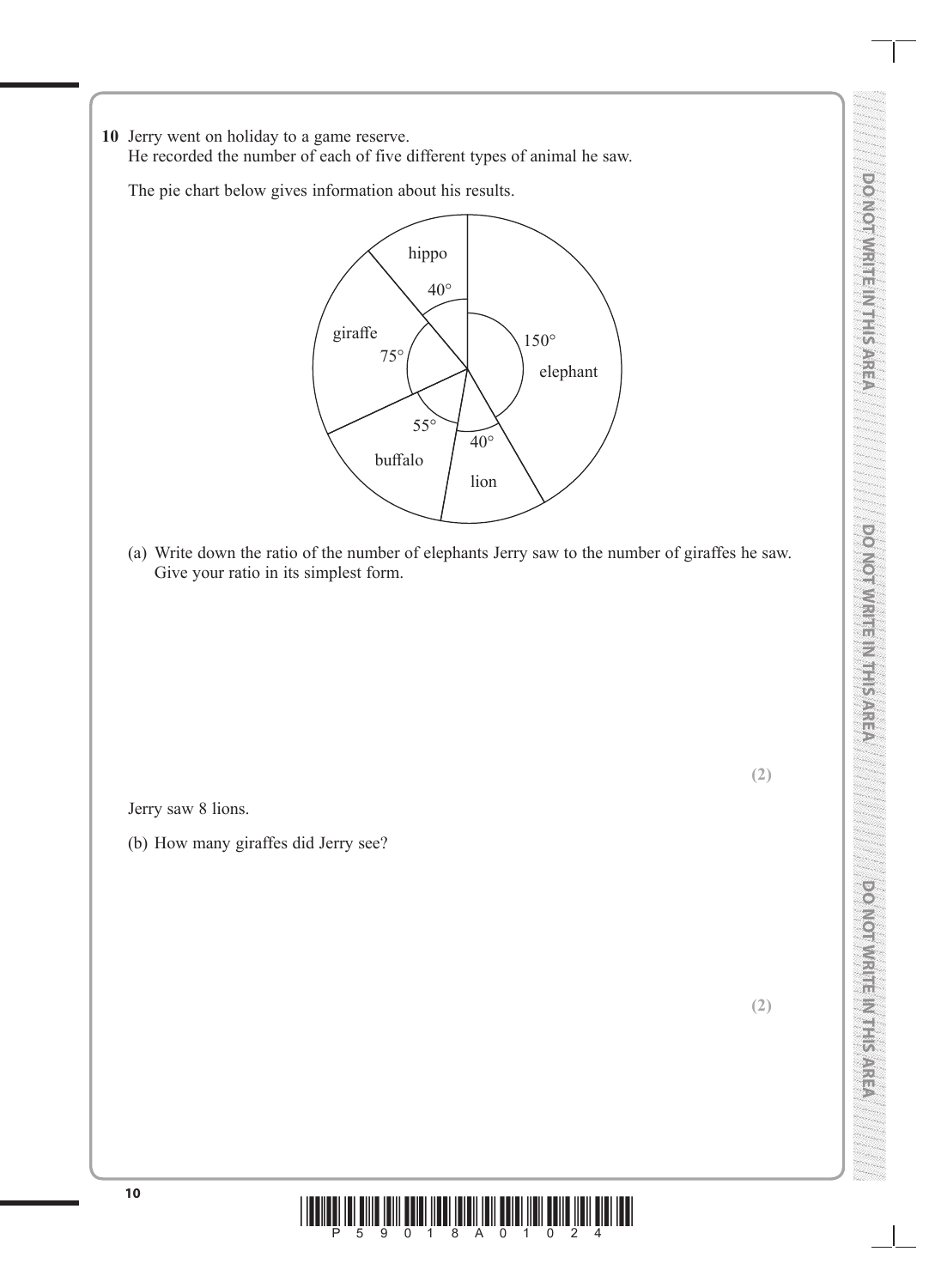Lesley went on holiday to the same game reserve. She also recorded the number of each of five different types of animal she saw. The pie chart below gives information about her results.



## Lesley says,

"The pie charts show that I saw more elephants than Jerry saw."

(c) Is Lesley correct?

You must give a reason for your answer.

**(1)**

**(Total for Question 10 is 5 marks)**



**PONOIDINEEINEE NEEL SONOON** 

**DO NOT WRITE IN THIS AREA**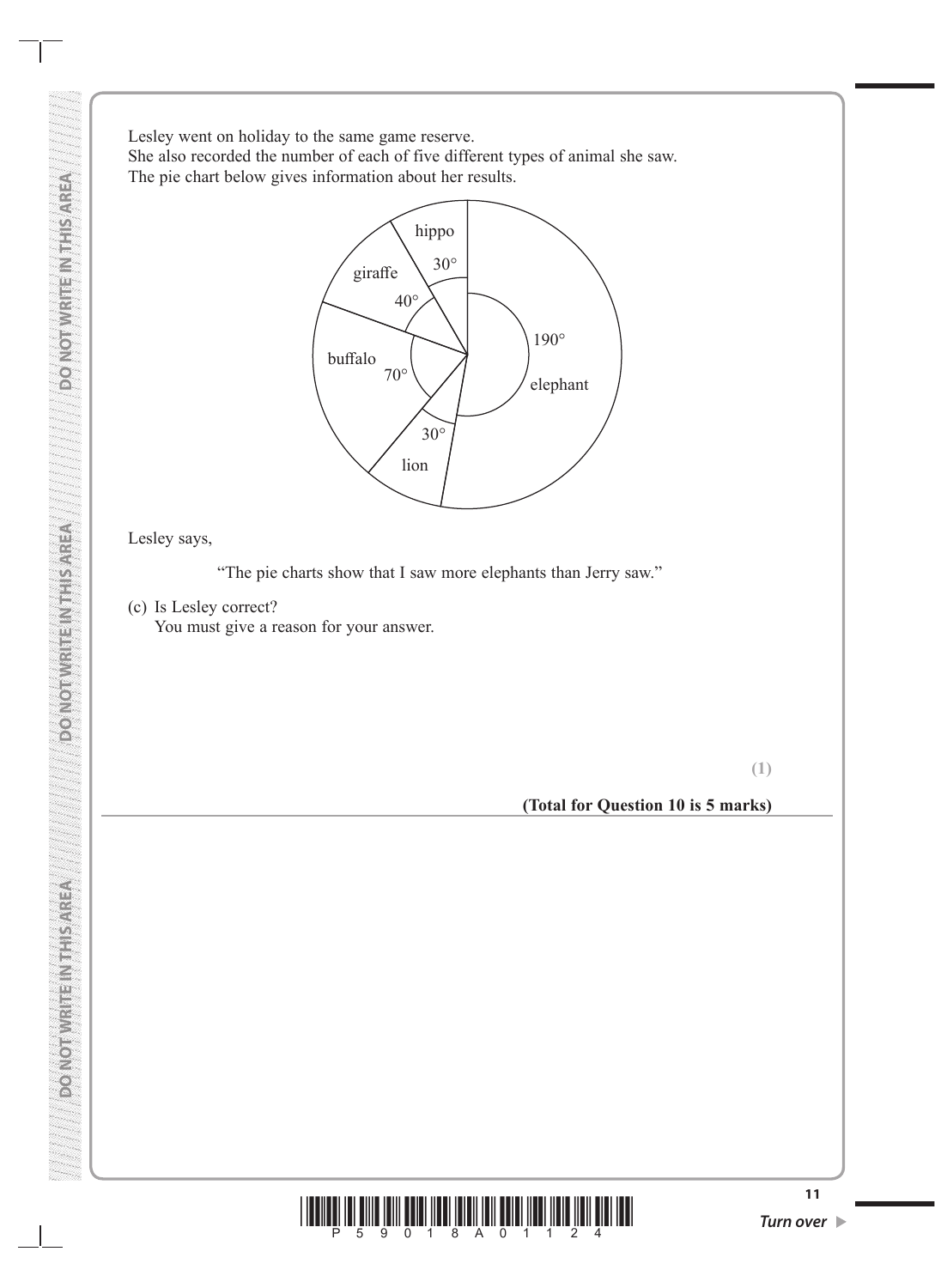

**<sup>12</sup>** \*P59018A01224\*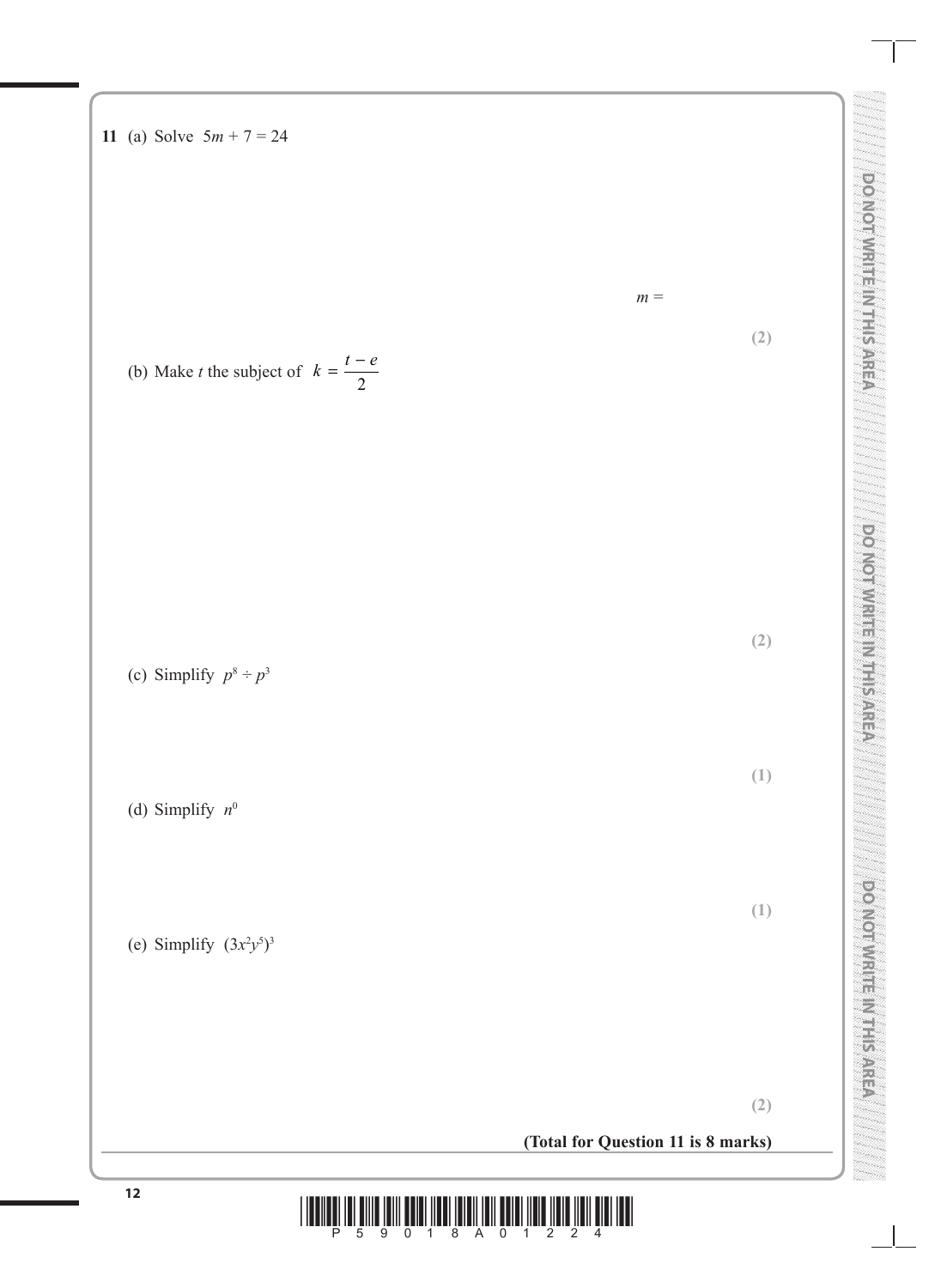- **12** A circle has radius 9cm.
	- (a) Work out the circumference of the circle. Give your answer correct to 1 decimal place.

cm

The diagram shows the pentagon *ABCDE*.



Diagram **NOT** accurately drawn

**(2)**

*ABE* is an equilateral triangle.

**DO NOT WRITE IN THIS AREA DO NOT WRITE IN THIS AREA DO NOT WRITE IN THIS AREA**

**DOUGLARIES** 

**VERVISINES AND LONGE** 

*BCDE* is a square with area 169 cm<sup>2</sup>

(b) Work out the perimeter of *ABCDE*.

cm

**(3)**

**(Total for Question 12 is 5 marks)**

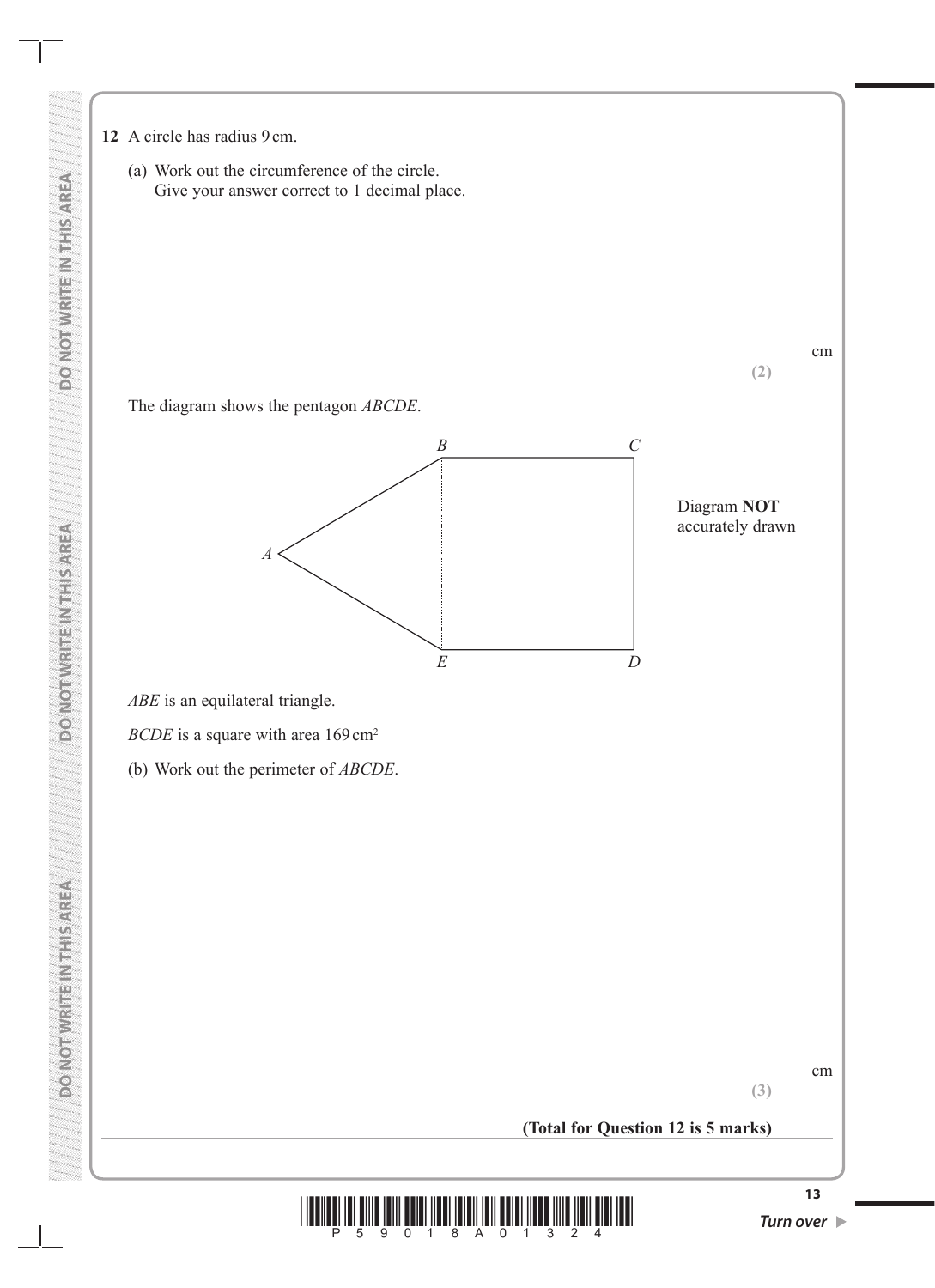

*ABD* is an isosceles triangle with *AB* = *DB*. *DCE* is a straight line.

Angle  $ABD = 48^\circ$ Angle  $BCE = 68^\circ$ Reflex angle *ADC* = 243°

**13**

Work out the size of the angle marked *y*. Give a reason for each stage in your working.

 $\circ$ 

## **(Total for Question 13 is 5 marks)**

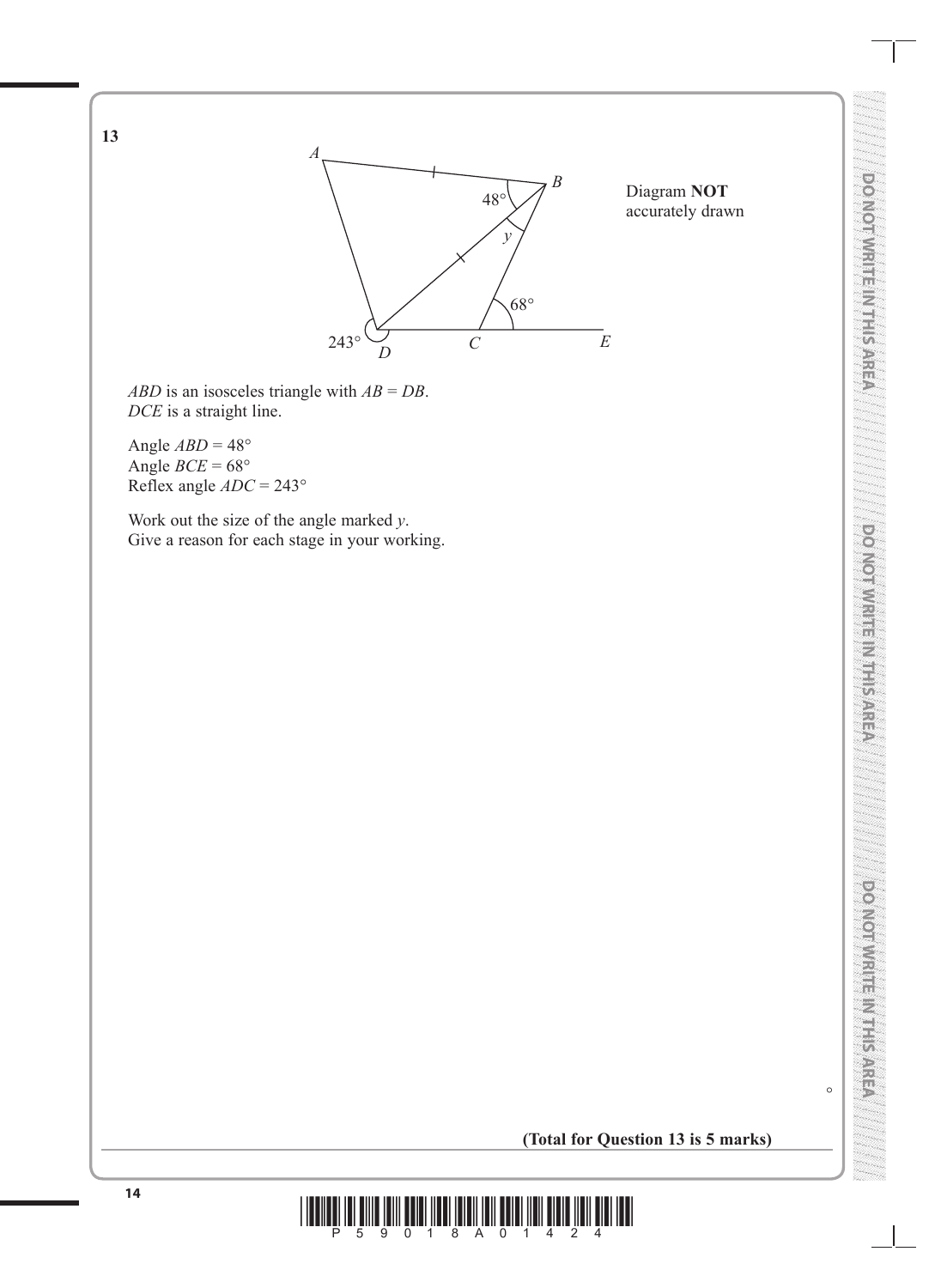**14** Toy cars are made in a factory.

**DO NOT WRITE IN THIS AREA DO NOT WRITE IN THIS AREA DO NOT WRITE IN THIS AREA**

**DO NOT WRITE IN THIS AREA** 

**DO NOT WRITE INTERAREA** 

**DO NOT WRITE NITHIS AREA** 

300 cars per hour are made in the factory. Cars are made in the factory for  $9\frac{1}{2}$  hours each day. 8% of the cars made in the factory are faulty. The rest of the cars made in the factory are **not** faulty.

Work out how many of the cars made each day are **not** faulty.

**(Total for Question 14 is 4 marks)**

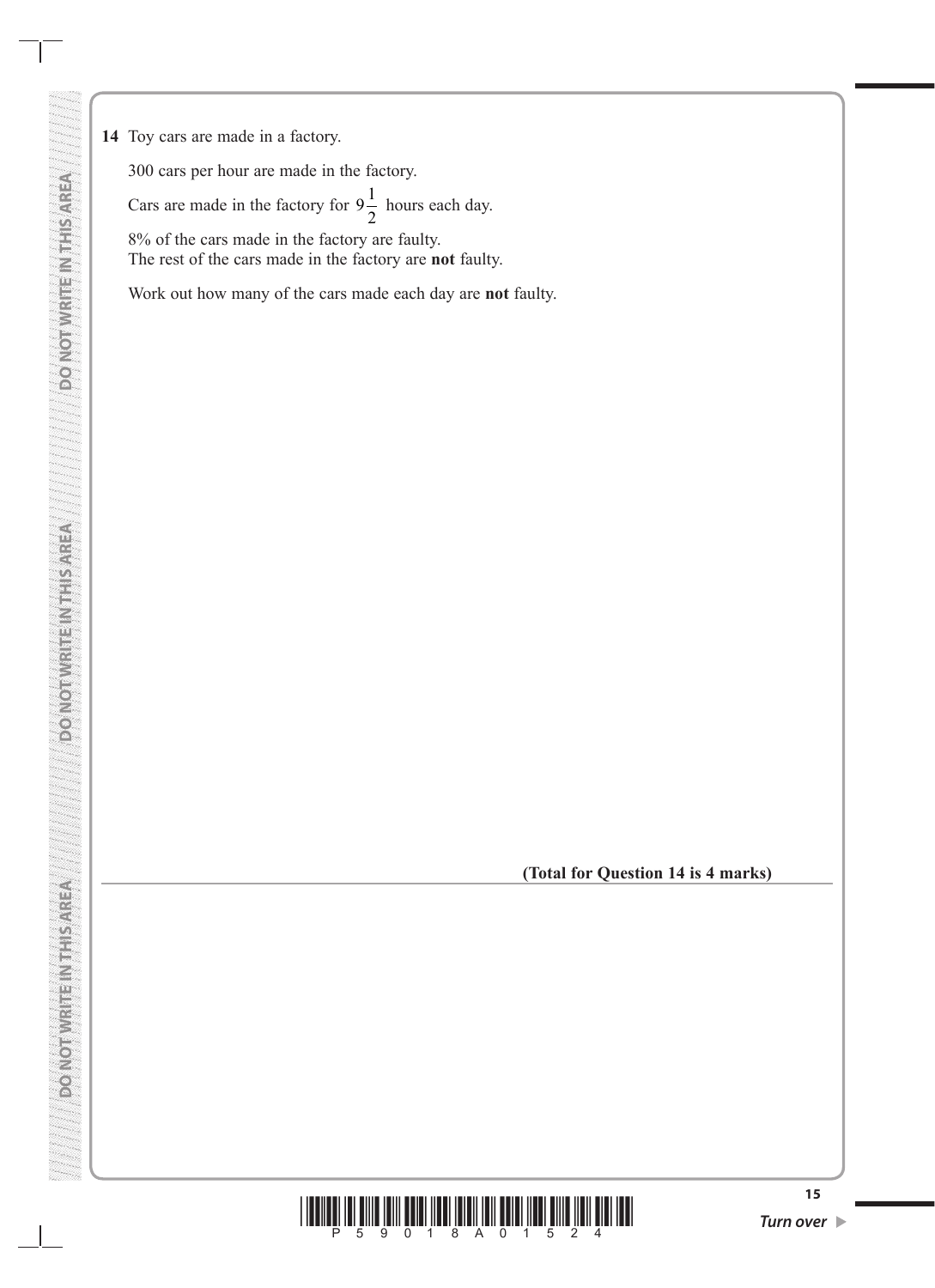|    | You must show all of your construction lines. | 15 Use ruler and compasses only to construct the perpendicular bisector of the line $AB$ . |  |
|----|-----------------------------------------------|--------------------------------------------------------------------------------------------|--|
|    |                                               |                                                                                            |  |
|    |                                               |                                                                                            |  |
|    |                                               |                                                                                            |  |
|    |                                               |                                                                                            |  |
|    |                                               |                                                                                            |  |
|    |                                               |                                                                                            |  |
|    |                                               |                                                                                            |  |
|    | $\boldsymbol{A}$                              | $\overline{B}$                                                                             |  |
|    |                                               |                                                                                            |  |
|    |                                               |                                                                                            |  |
|    |                                               |                                                                                            |  |
|    |                                               |                                                                                            |  |
|    |                                               |                                                                                            |  |
|    |                                               |                                                                                            |  |
|    |                                               | (Total for Question 15 is 2 marks)                                                         |  |
|    |                                               |                                                                                            |  |
|    |                                               |                                                                                            |  |
|    |                                               |                                                                                            |  |
|    |                                               |                                                                                            |  |
|    |                                               |                                                                                            |  |
|    |                                               |                                                                                            |  |
|    |                                               |                                                                                            |  |
|    |                                               |                                                                                            |  |
|    |                                               |                                                                                            |  |
|    |                                               |                                                                                            |  |
|    |                                               |                                                                                            |  |
|    |                                               |                                                                                            |  |
|    |                                               |                                                                                            |  |
| 16 |                                               |                                                                                            |  |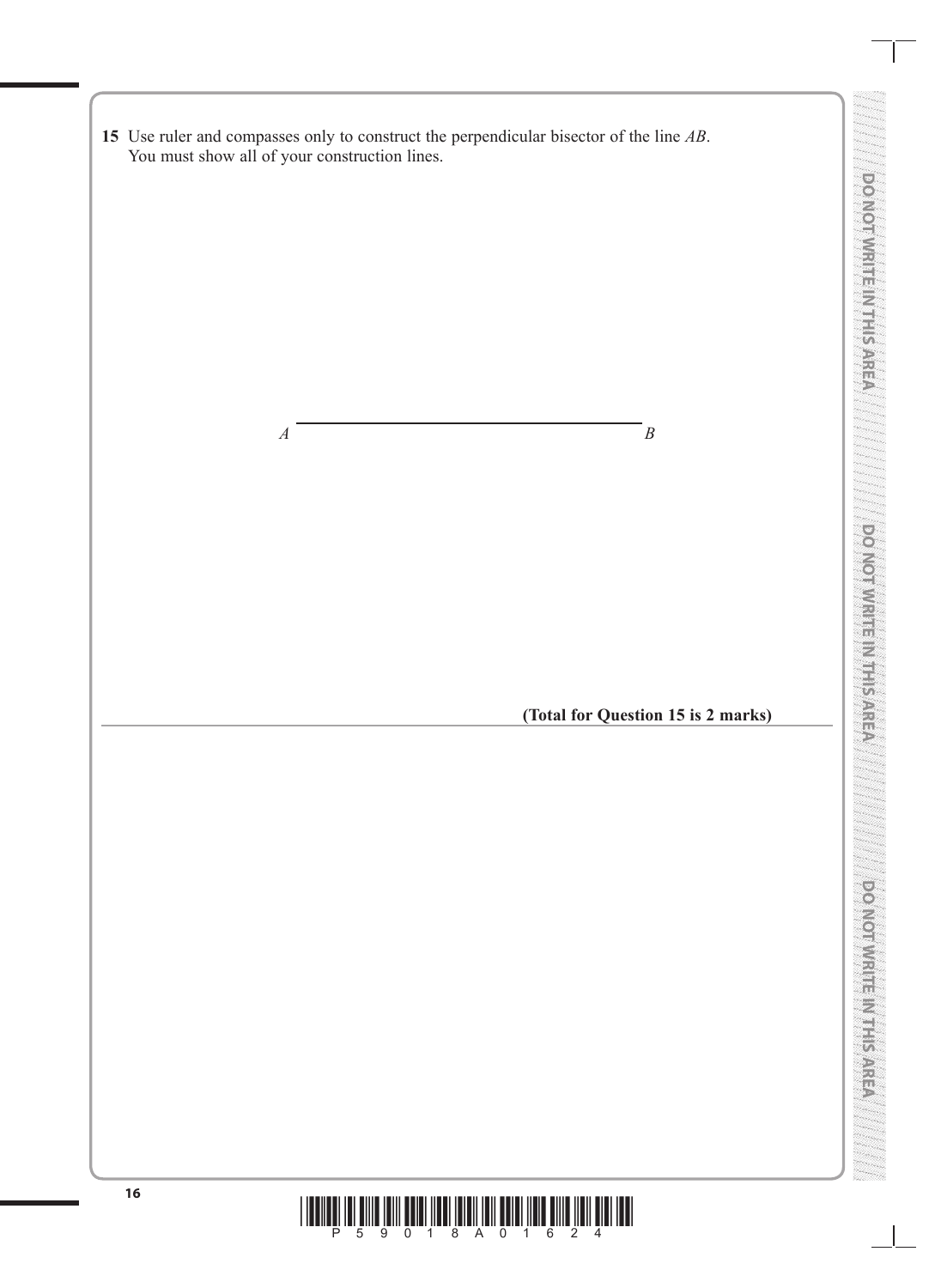**16** The table shows information about the number of birds each of 40 people counted in their garden one morning.

| Number of birds | Frequency |
|-----------------|-----------|
| $1 - 5$         | 5         |
| $6 - 10$        | 10        |
| $11 - 15$       | 16        |
| $16 - 20$       |           |

- (a) Write down the modal class.
- (b) Work out an estimate for the mean number of birds.

**(4)**

**(1)**

## **(Total for Question 16 is 5 marks)**



**VERVISITING ISSUED NOTIFIED**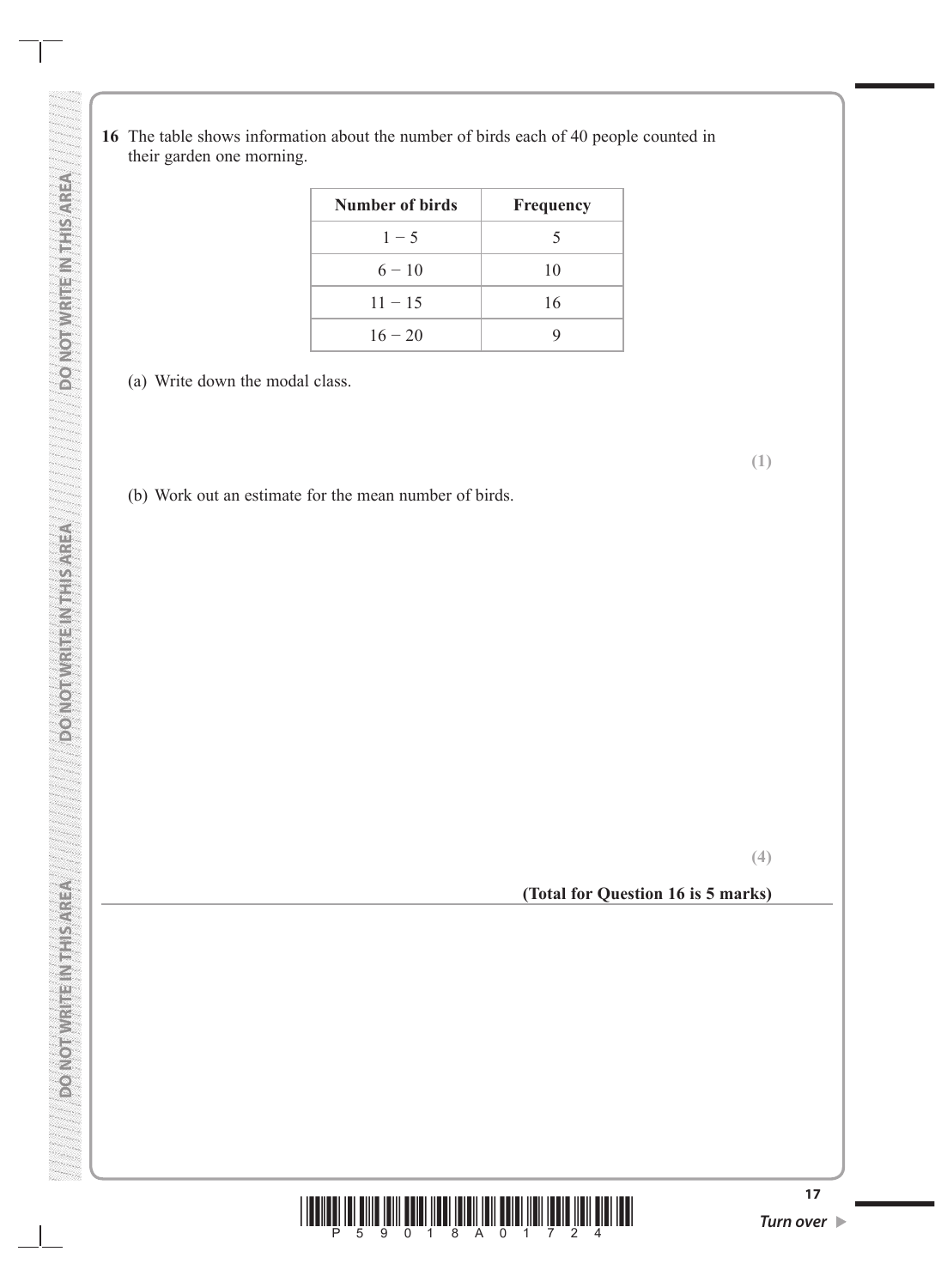**17** There are 90 counters in a bag.

Each counter in the bag is either red or blue so that

the number of red counters : the number of blue counters  $= 2 : 13$ 

Li is going to put some more red counters in the bag so that

the probability of taking at random a red counter from the bag is  $\frac{1}{2}$ 3

Work out the number of red counters that Li is going to put in the bag.

**DO NOT WRITE IN THIS AREA**

**Do Working Street, New Article** 

**(Total for Question 17 is 4 marks)**

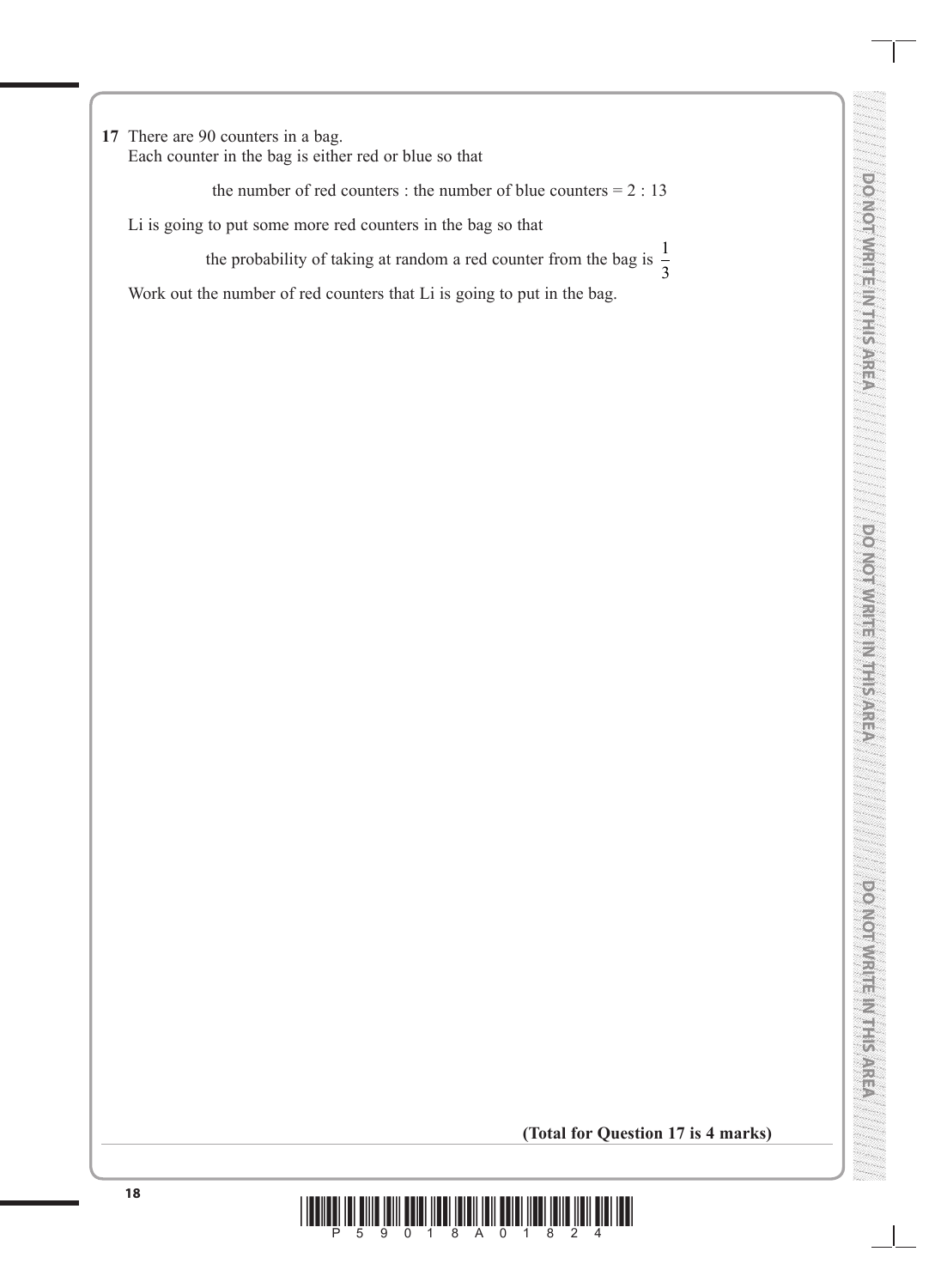**18 E** = {1, 2, 3, 4, 5, 6, 7, 8, 9, 10, 11, 12}  $A = \{odd numbers\}$  $A \cap B = \{1, 3\}$  $A \cup B = \{1, 2, 3, 4, 5, 6, 7, 9, 11, 12\}$ 

**DO NOT WRITE IN THIS AREA DO NOT WRITE IN THIS AREA DO NOT WRITE IN THIS AREA**

DONOT WRITEI NIH SARREA

**DO NOT WRITE NT I SAREA** 

**DO NOT WRITE NITHIS AREA** 

Draw a Venn diagram to show this information.



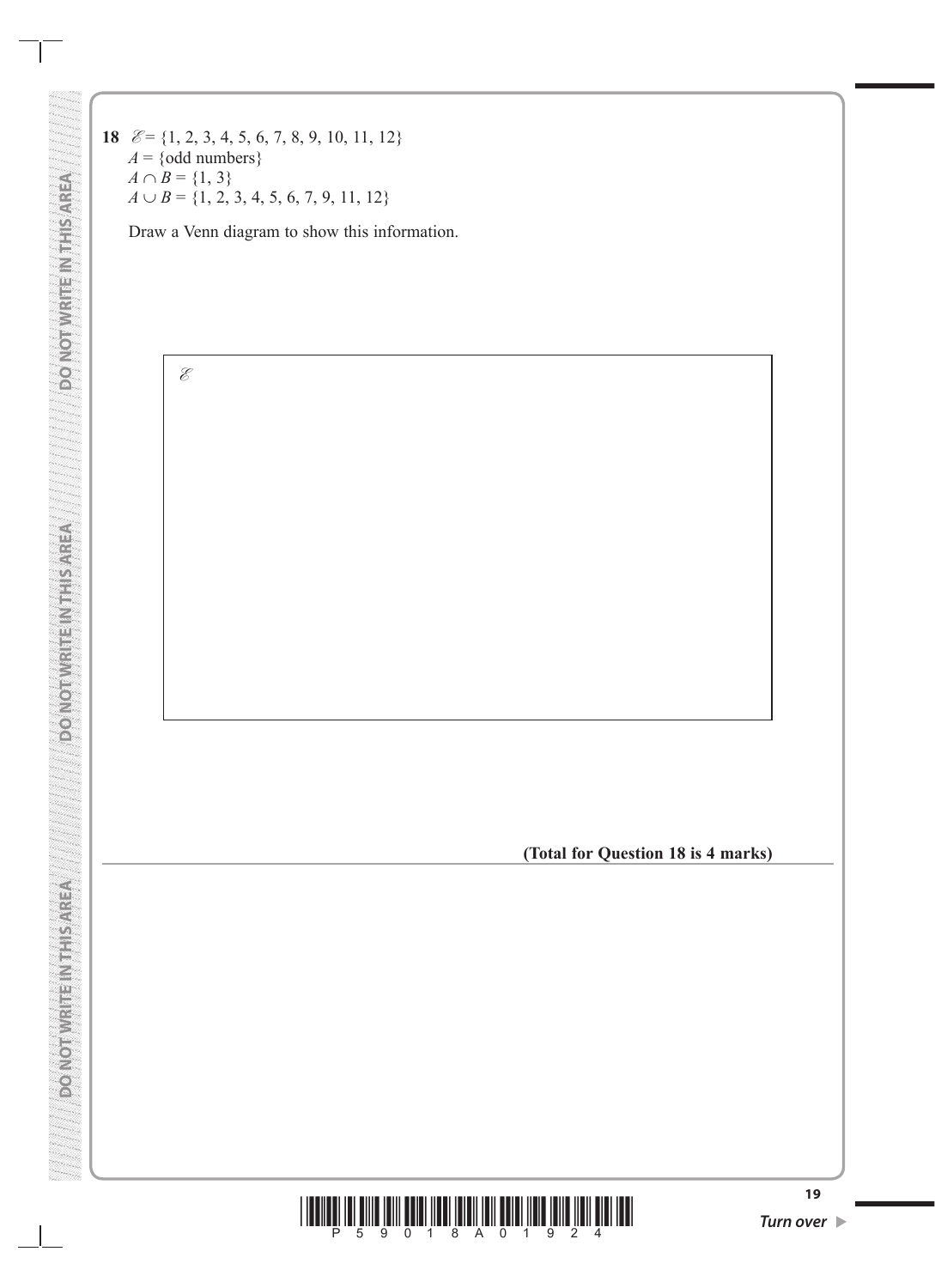**DO MOI WRITER METSTREA DO NOT WRITE IN THIS AREA DONOIN, PRIMERING PREPAREN DO NOT WRITE IN THIS AREA DONOMININE MANISANIA DO NOT WRITE IN THIS AREA**

**19** Calvin has 12 identical rectangular tiles. He arranges the tiles to fit exactly round the edge of a shaded rectangle, as shown in the diagram below.

Work out the area of the shaded rectangle.



Diagram **NOT** accurately drawn

 $\text{cm}^2$ 

**(Total for Question 19 is 5 marks)**

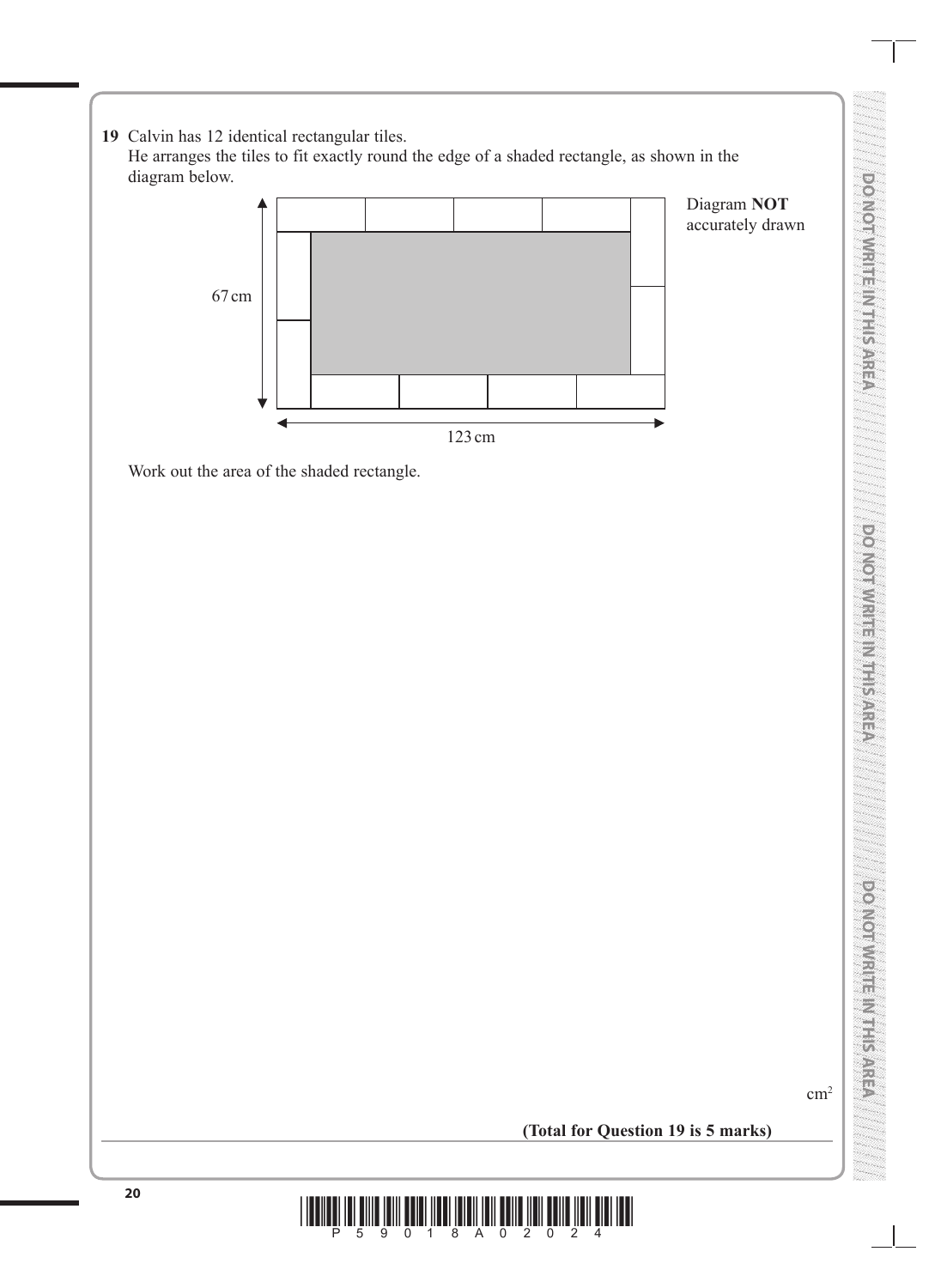$A = 2^3 \times 5 \times 7^2 \times 11$  $B = 2^4 \times 7 \times 11$  $C = 3 \times 5^2$ 

**DO NOT WRITE IN THIS AREA DO NOT WRITE IN THIS AREA DO NOT WRITE IN THIS AREA**

**DOUGLASS AND SEARCH DESCRIPTION** 

**PONOTIVE HEIMEDIC OF** 

**VERVISINES AND LONGE** 

(b) Find the lowest common multiple (LCM) of *A*, *B* and *C*.

**(2)**

#### **(Total for Question 20 is 4 marks)**

**21** Jenny invests \$8500 for 3 years in a savings account. She gets 2.3% per year compound interest.

How much money will Jenny have in her savings account at the end of 3 years? Give your answer correct to the nearest dollar.

\$

**(Total for Question 21 is 3 marks)**

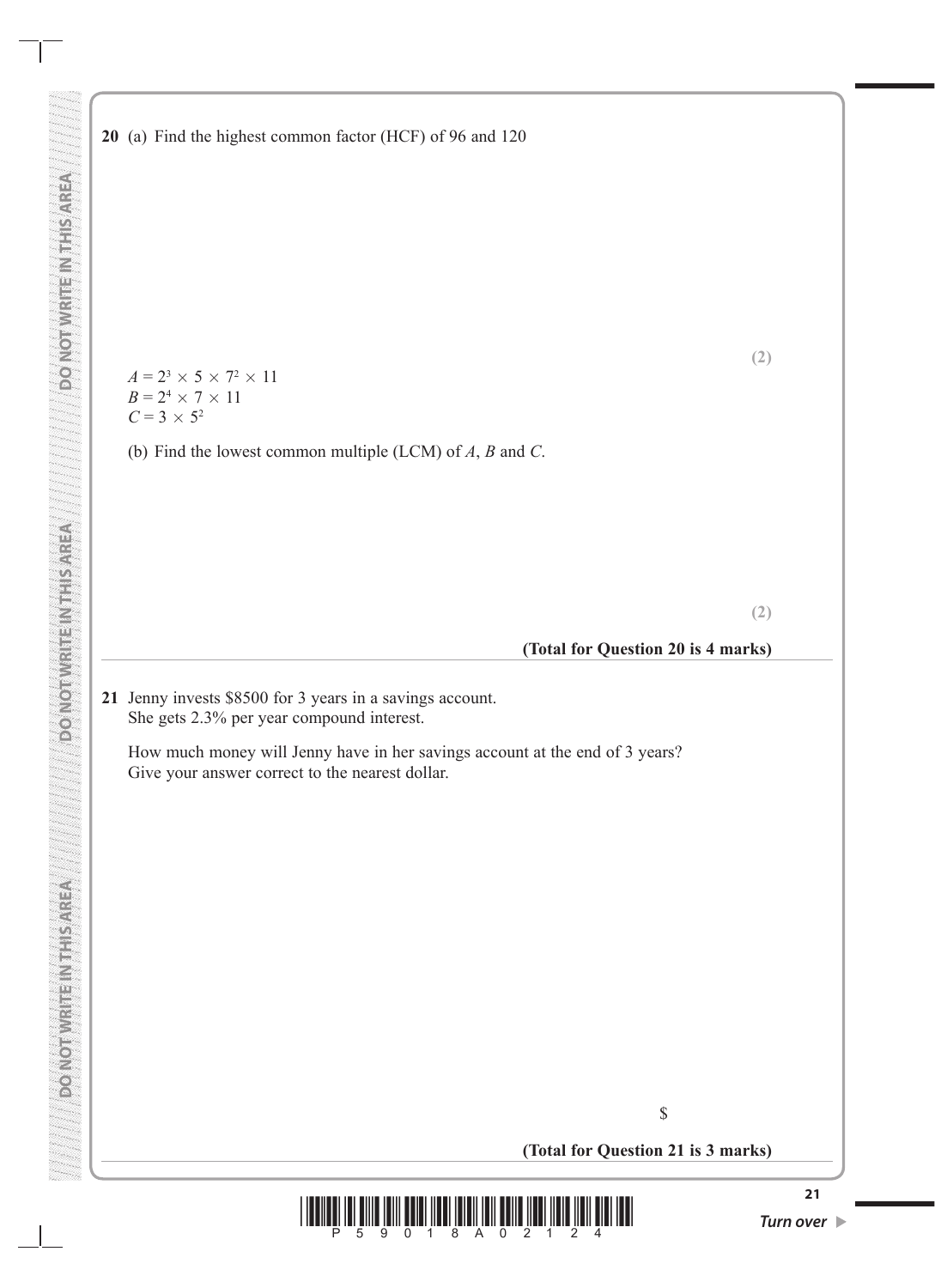| 22 A block of wood has a mass of 3.5 kg.   |
|--------------------------------------------|
| The wood has density $0.65 \text{ kg/m}^3$ |

(a) Work out the volume of the block of wood. Give your answer correct to 3 significant figures.

**(3)**

 $m<sup>3</sup>$ 

**DO NOT WRITE IN THIS AREA** 

DO MOI WRITER MERSORED

**DO NOT WRITE IN THIS AREA**

po Norwritis Christian

(b) Change a speed of 630 kilometres per hour to a speed in metres per second.

m/s

**(3)**

**DO NOT WRITE IN THIS AREA**

**DENTRAL PRODUCTION CONTROL** 

**(Total for Question 22 is 6 marks)**

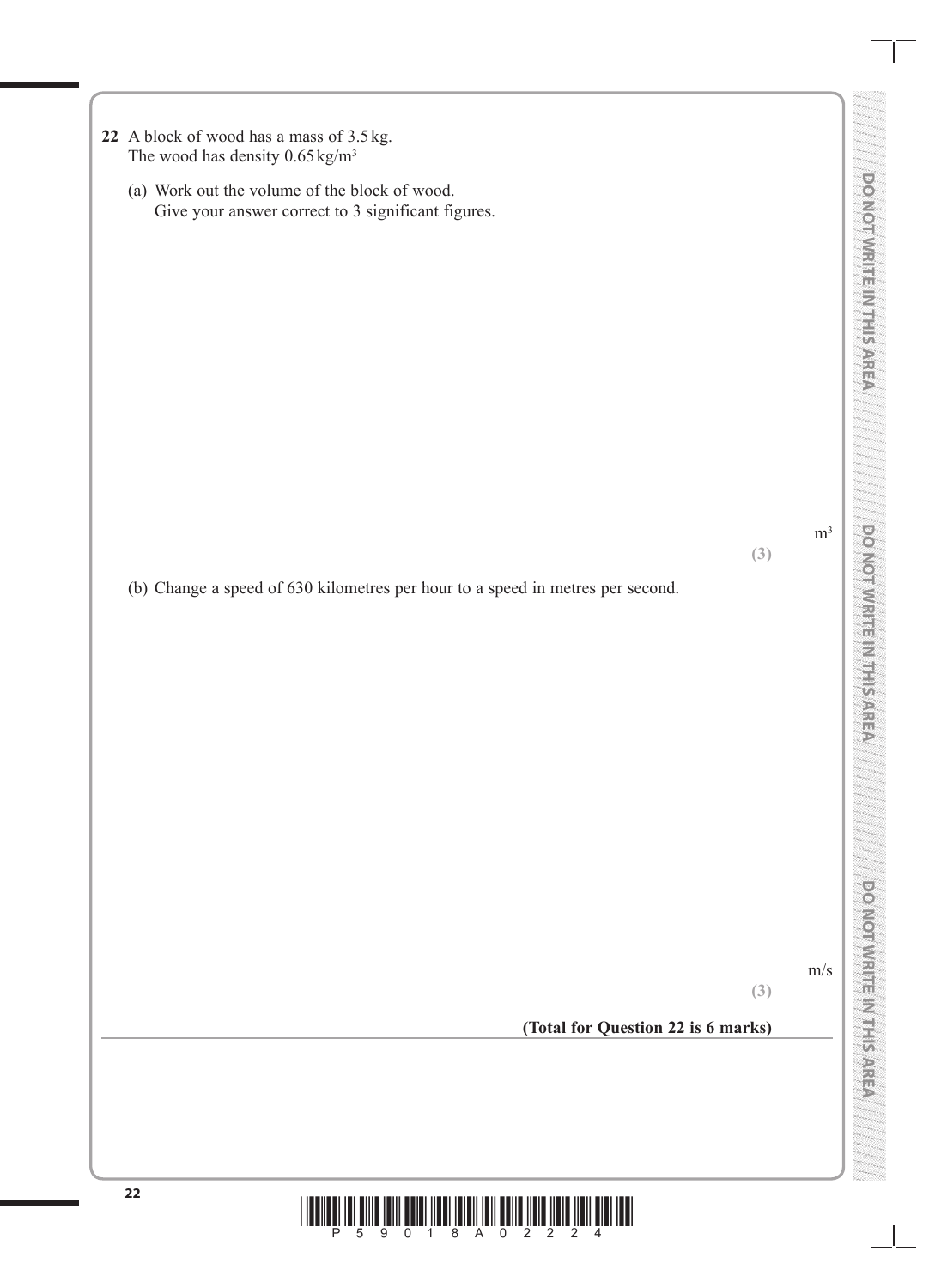**23** Solve the simultaneous equations

 $4x + 5y = 4$  $2x - y = 9$ 

Show clear algebraic working.

*x* =

*y* =

**(Total for Question 23 is 3 marks)**



**DO NOT WRITEIN THIS AREA** 

**ASSISTED MISLIPPING ON COLLEGE**